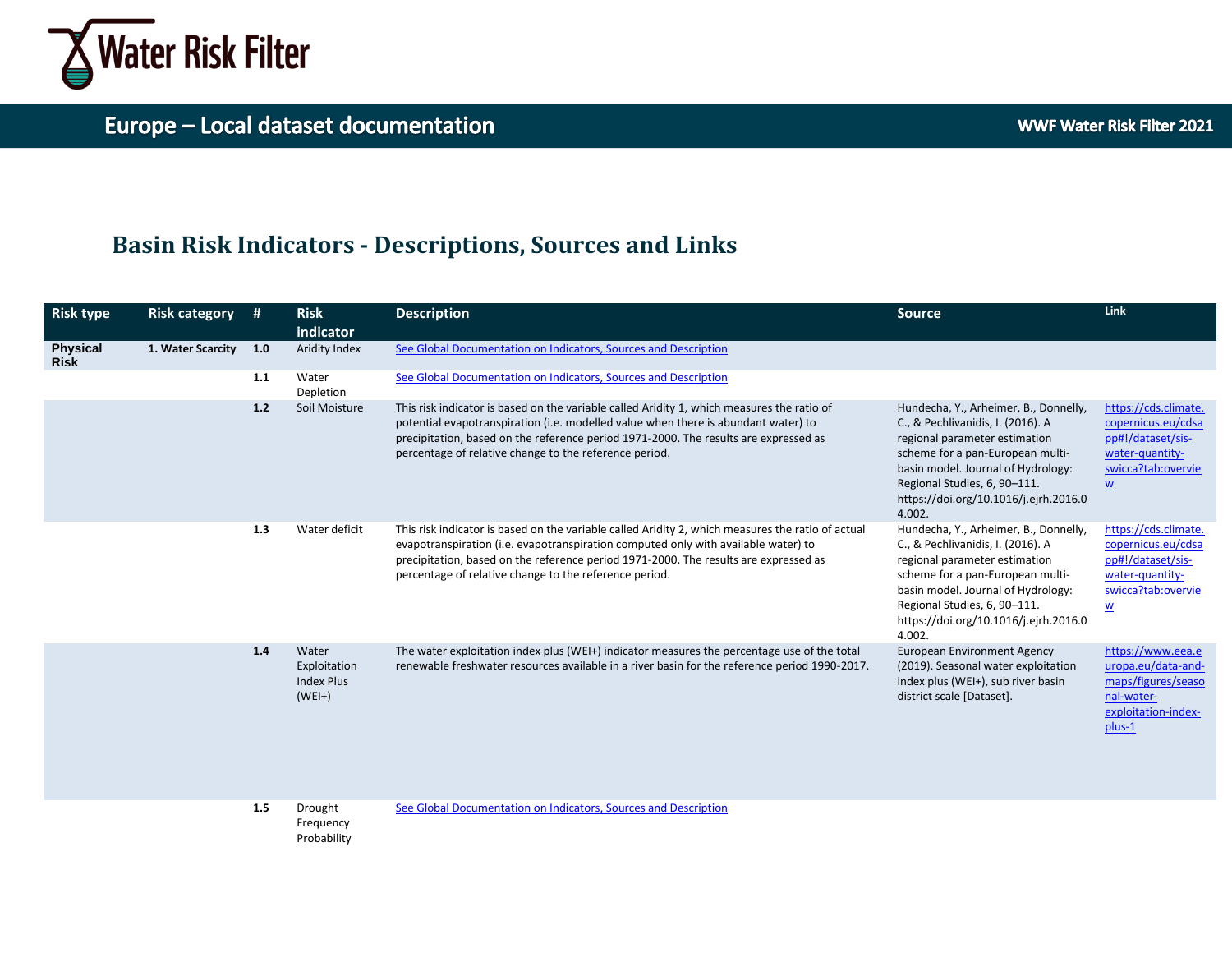

framework-

| <b>Risk type</b> | <b>Risk category</b> | #     | <b>Risk</b>                                               | <b>Description</b>                                                                                                                                                                                                                                                                                                                               | <b>Source</b>                                                                                                                                                                                                                                                        | <b>Link</b>                                                                                                                             |
|------------------|----------------------|-------|-----------------------------------------------------------|--------------------------------------------------------------------------------------------------------------------------------------------------------------------------------------------------------------------------------------------------------------------------------------------------------------------------------------------------|----------------------------------------------------------------------------------------------------------------------------------------------------------------------------------------------------------------------------------------------------------------------|-----------------------------------------------------------------------------------------------------------------------------------------|
|                  |                      |       | indicator                                                 |                                                                                                                                                                                                                                                                                                                                                  |                                                                                                                                                                                                                                                                      |                                                                                                                                         |
|                  |                      | 1.6   | Projected<br>Change in<br>Drought<br>Occurrence           | This risk indicator measures the projected change in meteorological drought frequency<br>between the present (1981-2010) and the mid 21st century (2041-2070) in Europe, under<br>RCP4.5 emissions scenario. Results represent the change in the number of events per 10 years.                                                                  | European Commission - Joint<br>Research Centre (2017). Science for<br>disaster risk management 2017:<br>Knowing better and losing less.<br>Publications Office.<br>https://data.europa.eu/doi/10.2788/<br>842809                                                     | https://www.eea.e<br>uropa.eu/data-and-<br>maps/figures/proje<br>cted-change-in-<br>meteorological-<br>drought                          |
|                  | 2. Flooding          | 2.1   | <b>Estimated Flood</b><br>Occurrence                      | This risk indicator is based on a flood hazard map of 50-year events, and considers both the<br>extent (percentage of the area) and average depth of flood-prone areas within river basins.                                                                                                                                                      | Dottori, Francesco; Alfieri, Lorenzo;<br>Bianchi, Alessandra; Skoien, Jon;<br>Salamon, Peter (2016): River flood<br>hazard map for Europe and the<br>Mediterranean Basin region - 50-year<br>return period. European Commission<br>- Joint Research Centre [Dataset] | http://data.europa.<br>eu/89h/jrc-floods-<br>floodmapeu rp50y-<br>tif                                                                   |
|                  |                      | 2.2   | Projected<br>Change in Flood<br>Occurrence                | This risk indicator measures the projected change of a 100-year discharge. Results are<br>expressed in percentage change between the reference period (1981-2010) and when the<br>average global temperature reaches 2°C warming (around the year 2050, based on RCPs 4.5).                                                                      | Mentaschi, L., Alfieri, L., Dottori, F.,<br>Cammalleri, C., Bisselink, B., Roo, A.<br>D., & Feyen, L. (2020). Independence<br>of Future Changes of River Runoff in<br>Europe from the Pathway to Global<br>Warming. Climate, 8(2), 22.                               | https://doi.org/10.3<br>390/cli8020022                                                                                                  |
|                  | 3. Water Quality     | 3.1   | Ecological<br>Status of<br>Surface Water<br><b>Bodies</b> | This risk indicator is based on the WISE Water Framework Directive Database using the<br>Ecological status of rivers, lakes, and transitional and coastal waters based on the sub-<br>indicators 3.1.1 (Biological quality elements), 3.1.2 (Hydromorphological quality elements), and<br>3.1.3 (Chemical and physicochemical quality elements). | <b>European Environment Agency</b><br>(2020). WISE Water Framework<br>Directive Database. Reference Spatial<br>Datasets reported under Water<br>Framework Directive 2016 - PUBLIC<br>VERSION - version 1.4, Apr. 2020<br>[Dataset].                                  | https://www.eea.e<br>uropa.eu/data-and-<br>maps/data/wise-<br>wfd-4                                                                     |
|                  |                      | 3.1.1 | Biological<br>Quality<br>Elements                         | The sub-indicator biological quality elements measure the status (i.e. from high to bad status)<br>of phytoplankton, macrophytes, phytobenthos, benthic invertebrate fauna and fish on water<br>bodies.                                                                                                                                          | <b>European Environment Agency</b><br>(2020). WISE Water Framework<br>Directive Database. Reference Spatial<br>Datasets reported under Water<br>Framework Directive 2016 - PUBLIC<br>VERSION - version 1.4, Apr. 2020<br>[Dataset].                                  | https://www.eea.e<br>uropa.eu/data-and-<br>maps/explore-<br>interactive-<br>maps/water-<br>framework-<br>directive-quality-<br>elements |
|                  |                      | 3.1.2 | Hydromorpholo<br>gical Quality<br>Elements                | The sub-indicator hydromorphological quality elements measure the status (i.e. from high to<br>bad status) of hydrological or tidal regime; River continuity conditions, and Morphological<br>conditions on water bodies.                                                                                                                        | <b>European Environment Agency</b><br>(2020). WISE Water Framework<br>Directive Database. Reference Spatial<br>Datasets reported under Water<br>Framework Directive 2016 - PUBLIC                                                                                    | https://www.eea.e<br>uropa.eu/data-and-<br>maps/explore-<br>interactive-<br>maps/water-                                                 |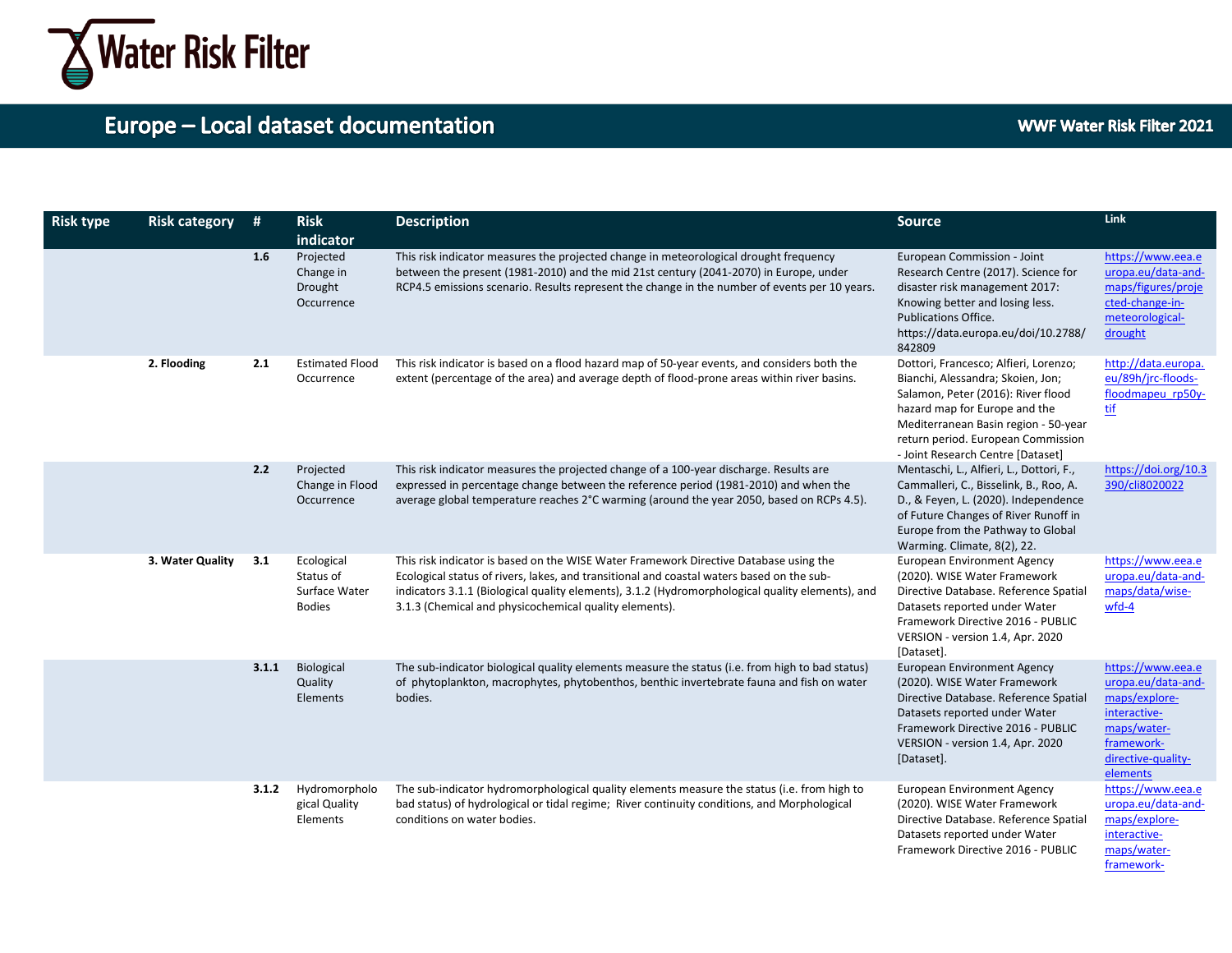

| <b>Risk type</b>          | <b>Risk category</b>                   | - #   | <b>Risk</b><br>indicator                                                  | <b>Description</b>                                                                                                                                                                                                                                                                                                                                                                                              | <b>Source</b>                                                                                                                                                                                                                                                                                                        | Link                                                                                                                                             |
|---------------------------|----------------------------------------|-------|---------------------------------------------------------------------------|-----------------------------------------------------------------------------------------------------------------------------------------------------------------------------------------------------------------------------------------------------------------------------------------------------------------------------------------------------------------------------------------------------------------|----------------------------------------------------------------------------------------------------------------------------------------------------------------------------------------------------------------------------------------------------------------------------------------------------------------------|--------------------------------------------------------------------------------------------------------------------------------------------------|
|                           |                                        |       |                                                                           |                                                                                                                                                                                                                                                                                                                                                                                                                 | VERSION - version 1.4, Apr. 2020<br>[Dataset].                                                                                                                                                                                                                                                                       | directive-quality-<br>elements                                                                                                                   |
|                           |                                        | 3.1.3 | Chemical and<br>Physicochemica<br>I Quality<br>Elements                   | The sub-indicator chemical and physicochemical quality elements measure the status (i.e. from<br>high to bad status) of nutrients, oxygen condition, temperature, transparency, salinity and river<br>basin specific pollutants - RBSPs on water bodies.                                                                                                                                                        | <b>European Environment Agency</b><br>(2020). WISE Water Framework<br>Directive Database. Reference Spatial<br>Datasets reported under Water<br>Framework Directive 2016 - PUBLIC<br>VERSION - version 1.4, Apr. 2020<br>[Dataset].                                                                                  | https://www.eea.e<br>uropa.eu/data-and-<br>maps/explore-<br>interactive-<br>maps/water-<br>framework-<br>directive-quality-<br>elements          |
|                           | 4. Ecosystem<br><b>Services Status</b> | 4.1   | Fragmentation<br><b>Status of Rivers</b>                                  | This risk indicator is based on empirical and modelled barrier densities per km of river, and<br>estimates the barrier density (No./km) across Europe based on ground-truthed barrier number.<br>A 'barrier' is defined as "any built structure that interrupts or modifies the flow of water, the<br>transport of sediments, or the movement of organisms and can cause longitudinal<br>discontinuity".        | AMBER Consortium (2020). The<br>AMBER Barrier Atlas. A Pan-European<br>database of artificial instream<br>barriers. Version 1.0 June 29th 2020<br>[Dataset].                                                                                                                                                         | https://amber.inter<br>national/european-<br>barrier-atlas/                                                                                      |
|                           |                                        | 4.2   | Catchment<br>Ecosystem<br><b>Services</b><br>Degradation<br>Level         | See Global Documentation on Indicators, Sources and Description                                                                                                                                                                                                                                                                                                                                                 |                                                                                                                                                                                                                                                                                                                      |                                                                                                                                                  |
|                           |                                        | 4.3   | Projected<br>Impacts on<br>Freshwater<br>Biodiversity                     | See Global Documentation on Indicators, Sources and Description                                                                                                                                                                                                                                                                                                                                                 |                                                                                                                                                                                                                                                                                                                      |                                                                                                                                                  |
| Regulatory<br><b>Risk</b> | 5. Enabling<br><b>Environment</b>      | 5.1   | Freshwater<br><b>Policy Status</b><br>(SDG 6.5.1)                         | See Global Documentation on Indicators, Sources and Description                                                                                                                                                                                                                                                                                                                                                 |                                                                                                                                                                                                                                                                                                                      |                                                                                                                                                  |
|                           |                                        | 5.2   | Freshwater Law<br>Status (SDG<br>6.5.1                                    | See Global Documentation on Indicators, Sources and Description                                                                                                                                                                                                                                                                                                                                                 |                                                                                                                                                                                                                                                                                                                      |                                                                                                                                                  |
|                           |                                        | 5.3   | Water<br>Framework<br><b>Directive</b><br>Implementation<br><b>Status</b> | This risk indicator is based on the Water Framework Directive (WFD) and floods directive<br>implementation report, which evaluates the recommendations on the River Basin Management<br>Plans by country.<br>The recomendation depicts the conditions that help to support the implementation of<br>Integrated Water Resource Management (IWRM), which includes legal and strategic planning<br>tools for IWRM. | European Commission (2019). Annex<br>to the Report from the Commission<br>to the European Parliament and to<br>the Council on the implementation of<br>the Water Framework Directive<br>(200/60/EC) and Floods Directive<br>(2007/60/EC) Second River Basin<br>Management Plans, First FloodRisk<br>Management Plans | https://eur-<br>lex.europa.eu/reso<br>urce.html?uri=cellar<br>:bee2c9d9-39d2-<br>11e9-8d04-<br>01aa75ed71a1.000<br>5.02/DOC 2&forma<br>$t = PDF$ |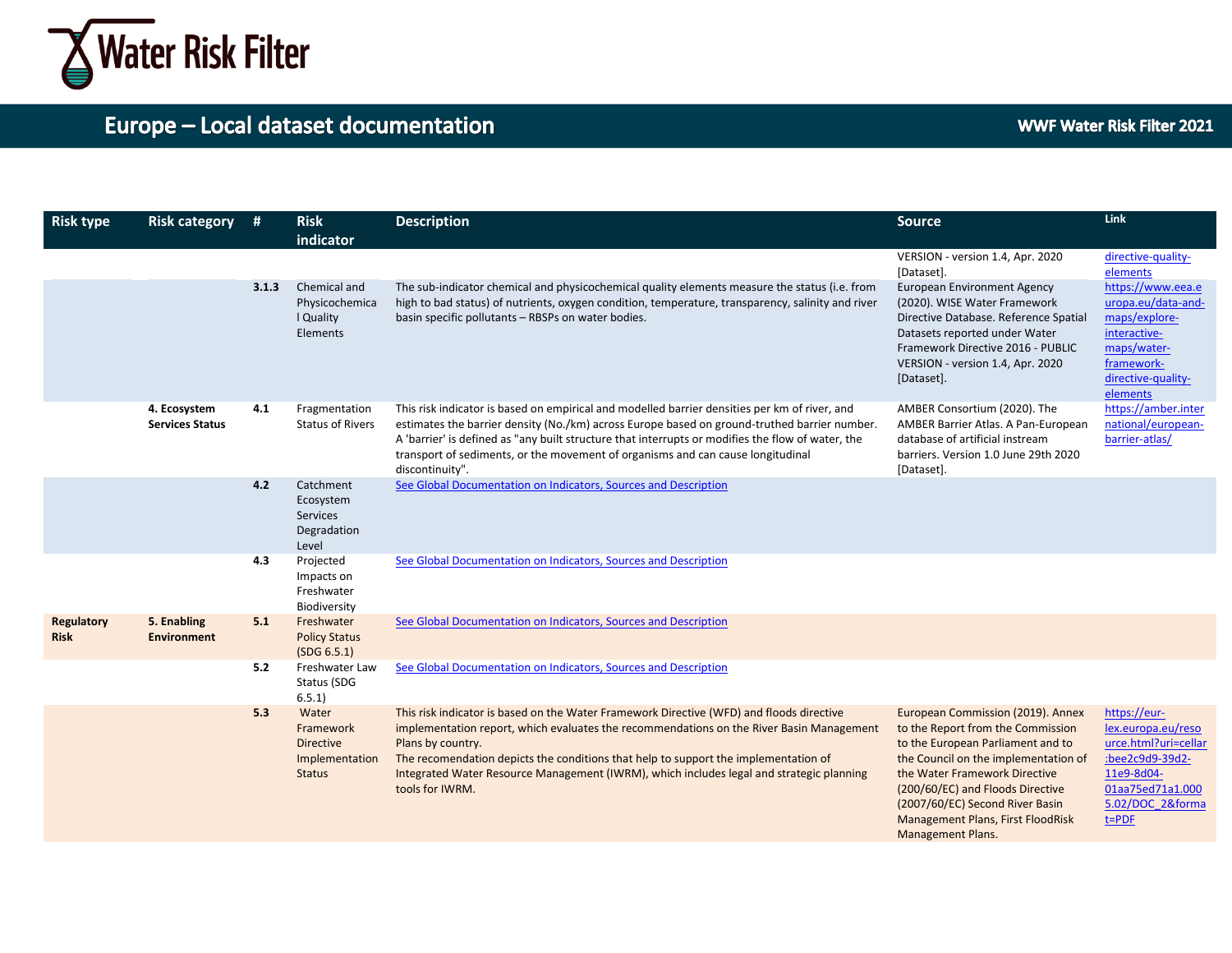

14505

| <b>Risk type</b> | <b>Risk category</b>                | #   | <b>Risk</b><br>indicator                                                        | <b>Description</b>                                                                                                                                                                                                                                                                                                                                                                                                                                           | <b>Source</b>                                                                                                                                                                                                                       | <b>Link</b>                                                                        |
|------------------|-------------------------------------|-----|---------------------------------------------------------------------------------|--------------------------------------------------------------------------------------------------------------------------------------------------------------------------------------------------------------------------------------------------------------------------------------------------------------------------------------------------------------------------------------------------------------------------------------------------------------|-------------------------------------------------------------------------------------------------------------------------------------------------------------------------------------------------------------------------------------|------------------------------------------------------------------------------------|
|                  | 6. Institutions &<br>Governance     | 6.1 | Corruption<br>Perceptions<br>Index                                              | See Global Documentation on Indicators, Sources and Description                                                                                                                                                                                                                                                                                                                                                                                              |                                                                                                                                                                                                                                     |                                                                                    |
|                  |                                     | 6.2 | Derogations of<br>Water<br>Framework<br><b>Directive</b><br>objectives          | This risk indicator is based on the WISE Water Framework Directive Database and measures<br>how members states use exemptions or derogations not to meet the WFD objectives, in the<br>form of extended deadlines or the setting of less stringent objectives. It considers 1) whether<br>WFD targets were met, 2) whether targets were weakened, and 3) if target deadlines were<br>extended.                                                               | <b>European Environment Agency</b><br>(2020). WISE Water Framework<br>Directive Database. Reference Spatial<br>Datasets reported under Water<br>Framework Directive 2016 - PUBLIC<br>VERSION - version 1.4, Apr. 2020<br>[Dataset]. | https://www.eea.e<br>uropa.eu/data-and-<br>maps/data/wise-<br>wfd-4                |
|                  |                                     | 6.3 | <b>Private Sector</b><br>Participation in<br>Water<br>Management<br>(SDG 6.5.1) | See Global Documentation on Indicators, Sources and Description                                                                                                                                                                                                                                                                                                                                                                                              |                                                                                                                                                                                                                                     |                                                                                    |
|                  | 7. Management<br><b>Instruments</b> | 7.1 | Management<br>Instruments for<br>Water<br>Management<br>(SDG 6.5.1)             | See Global Documentation on Indicators, Sources and Description                                                                                                                                                                                                                                                                                                                                                                                              |                                                                                                                                                                                                                                     |                                                                                    |
|                  |                                     | 7.2 | Groundwater<br>Monitoring<br>Data Availability<br>and<br>Management             | This risk indicator measures the density of groundwater monitoring sites. It is determined<br>according to the groundwater monitoring sites reported to the European Commission under<br>the Water Framework Directive (WFD) reporting obligations for European river basin districts,<br>the river basin district sub-units, the surface water bodies and the groundwater bodies<br>delineated for the 2nd River Basin Management Plans (RBMP) due in 2016. | <b>European Environment Agency</b><br>(2019). Waterbase - Water Quality<br>[Dataset]                                                                                                                                                | https://www.eea.e<br>uropa.eu/data-and-<br>maps/data/waterba<br>se-water-quality-2 |
|                  |                                     | 7.3 | Density of<br>Runoff<br>Monitoring<br><b>Stations</b>                           | This risk indicator measures the density of runoff monitoring stations. It is determined<br>according to the river monitoring sites reported to the European Commission under the Water<br>Framework Directive (WFD) reporting obligations for European river basin districts, the river<br>basin district sub-units, the surface water bodies and the groundwater bodies delineated for<br>the 2nd River Basin Management Plans (RBMP) due in 2016.         | <b>European Environment Agency</b><br>(2019). Waterbase - Water Quality<br>[Dataset]                                                                                                                                                | https://www.eea.e<br>uropa.eu/data-and-<br>maps/data/waterba<br>se-water-quality-2 |
|                  | 8. Infrastructure<br>& Finance      | 8.1 | Access to Safe<br><b>Drinking Water</b>                                         | See Global Documentation on Indicators, Sources and Description                                                                                                                                                                                                                                                                                                                                                                                              |                                                                                                                                                                                                                                     |                                                                                    |
|                  |                                     | 8.2 | Access to<br>Sanitation                                                         | See Global Documentation on Indicators, Sources and Description                                                                                                                                                                                                                                                                                                                                                                                              |                                                                                                                                                                                                                                     |                                                                                    |
|                  |                                     | 8.3 | Flood<br>Protection<br>Levels                                                   | This risk indicator measures the estimated flood protection level for each region in the entire<br>EFAS domain as a proxy for infrastructure and finance availability. It estimates flood events<br>above the protection level that will cause flooding by measuring the return period of the<br>maximum flood event, which can be beard by the defence measures (e.g. dikes).                                                                               | European Commission - Joint<br>Research Centre (2020). Adapting to<br>rising river flood risk in the EU under<br>climate change: JRC PESETA IV<br>project : Task 5. Publications Office.<br>https://data.europa.eu/doi/10.2760/     | https://www.efas.e<br>u/efas frontend/#/<br>home                                   |